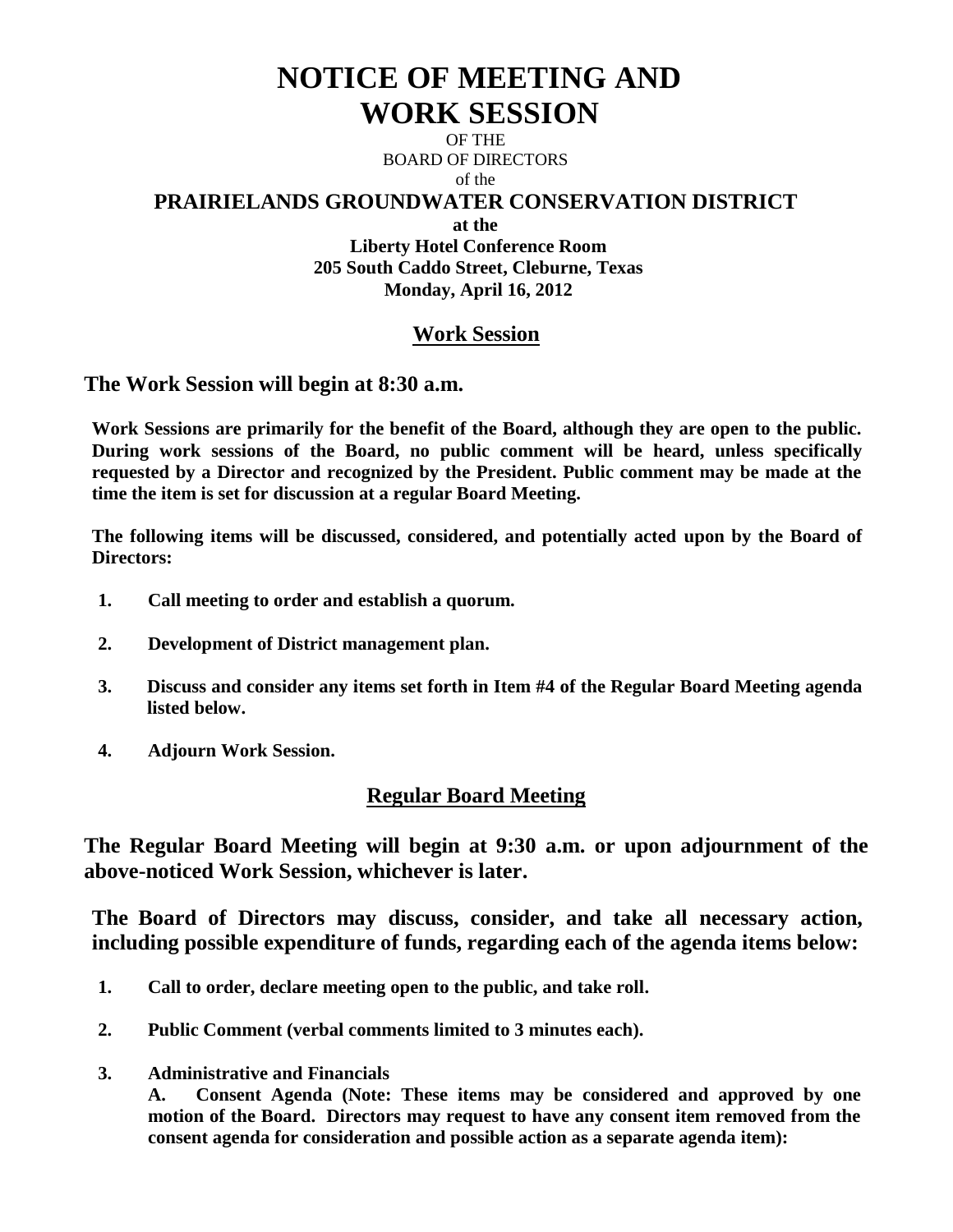- 1. Approve minutes of the March 19, 2012, board meeting and work session.
- 2. Approve current budget report.
- 3. Approve reimbursement of director expenses.
- 4. Approve monthly invoices and payment of bills

#### **B. Approve any item removed from Consent Agenda**

## **4. Committee Reports to the Board of Directors (the Board may discuss and take action on any item listed under a committee report):**

#### **A. Rules and Bylaws Committee:**

- 1. Brief the Board on the Committee's activities since the last regular Board meeting.
- 2. Update on informing well owners regarding their duties under the District's Temporary Rules.

#### **B. Budget and Finance Committee:**

- 1. Brief the Board on the Committee's activities since the last regular Board meeting.
- 2. Update on District's current banking activities and accounts; consider transfers of funds.
- 3. Consider and act on employee reimbursements.

## **C. Policy and Personnel Committee:**

- 1. Brief the Board on the Committee's activities since the last regular Board meeting.
- 2. Update regarding retirement plans for District employees.
- 3. Renewal of health insurance policies for District employees.

## **D. Building and Facilities Committee:**

- 1. Brief the Board on the Committee's activities since the last regular Board meeting.
- 2. Update on purchase or lease of equipment, furniture, supplies, and services for District office, including District internet website, GIS software, GPS, water level monitoring equipment.
- 3. Possible action on purchase of new District vehicle.

#### **E. Conservation and Public Awareness Committee:**

- 1. Brief the Board on the Committee's activities since the last regular Board meeting.
- 2. Update on progress from LRPR and consideration of new tasks.

#### **F. Groundwater Monitoring and Database Committee:**

- 1. Brief the Board on the Committee's activities since the last regular Board meeting.
- 2. Update on work related to geodatabase and web-based application, and status of well registration within the District.

## **5. General Manager's Report.**

- A. Update on GMA 8 activities.
- B. Update on any other District matters.
- C. Update on enforcement activities for violations of District Rules
- **6. Consider and act upon agreements regarding groundwater availability overhaul and aquifer characterization project:**

A. Interlocal agreement with other groundwater districts (North Texas, Northern Trinity, and Upper Trinity Groundwater Conservation Districts);